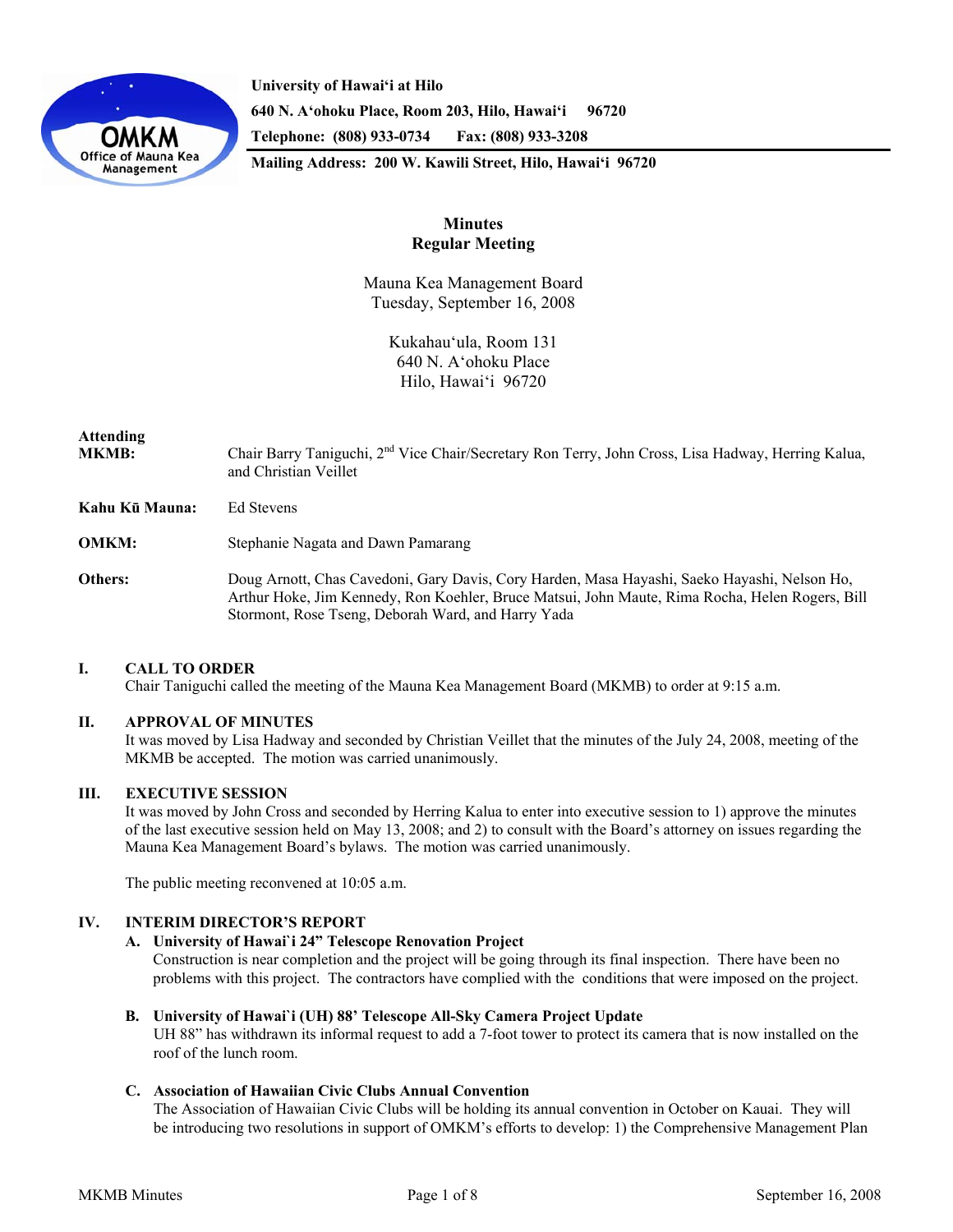(CMP), and 2) seeing legislative authority to promulgate administrative rulemaking authority. The Office and Ku`iwalu will be presenting a workshop on the CMP.

## **D. Legislature**

The Office has been working with legal counsel on drafting legislation regarding rulemaking authority. We will be asking the Legislature again for this authority. Without rulemaking authority it will be difficult for OMKM to fully enforce or implement the CMP. The UH's legislative package will be presented to the Board of Regents on Friday, September 19, 2008.

## **V. COMMITTEE REPORTS**

## **A. Kahu Kū Mauna Council (KKMC)**

The Council is facing a similar situation as the MKMB in which the second terms of the remaining original members are expiring. The Council realizes that OMKM, MKMB, and the Council will be faced with some critical matters and the Council will need the wisdom and guidance of the remaining original members. The Council reviewed their guidelines and is requesting two major changes regarding: 1) the holdover of Council members; and 2) the removal of Council members for cause.

#### Recommendation

Interim Director Nagata explained the MKMB approved the original guidelines in 2000 and is the body that needs to approve the revised guidelines. OMKM recommends adopting the revised Guidelines.

#### Action

It was moved by Ron Terry and seconded by Herring Kalua to accept OMKM's recommendation to adopt the revised Kahu Kū Mauna Council Guidelines. The motion was carried unanimously.

## **VI. OLD BUSINESS**

## **A. Comprehensive Management Plan (CMP)**

Interim Director Nagata gave an update on the CMP for Dawn Chang.

- A legal opinion from the Attorney General's (AG) office regarding whether the CMP triggers Chapter 343 is still pending. A Land Board briefing will be requested after hearing from AG.
- The Institute for Astronomy (IfA) submitted responses from all the observatories regarding their plans for decommissioning.
- Ongoing discussions continue as part of the community outreach process.
- Intend to convene three public meetings in October 2008.
- CMP Schedule

#### *September*:

- Prepare management recommendations based upon the Cultural Resources Management Plan (CRMP) and Natural Resources Management Plan (NRMP) for public review and comment.

*October:*

- Continue to engage in community outreach to review and comment on the management recommendations.
- Presentation to the Association of Hawaiian Civic Clubs on Kauai

*November/December:*

- Prepare CMP

*December:*

- Submit CMP to MKMB for review

*January:*

- Submit a draft of the CMP to DLNR for their review

## **B. Cooperative Agreement between the OMKM and the Natural Area Reserves (NAR)**

Lisa Hadway explained that in 2003 a meeting with the Office, Kahu Kū Mauna and NAR staff determined that it would be beneficial to enter into some form of cooperative agreement or memorandum of understanding. It's taken five years, but after working with OMKM's interim director a draft of a cooperative agreement was developed. The draft was reviewed by KKMC at their September 10<sup>th</sup> meeting. Ed Stevens stated Council fully supports this Agreement.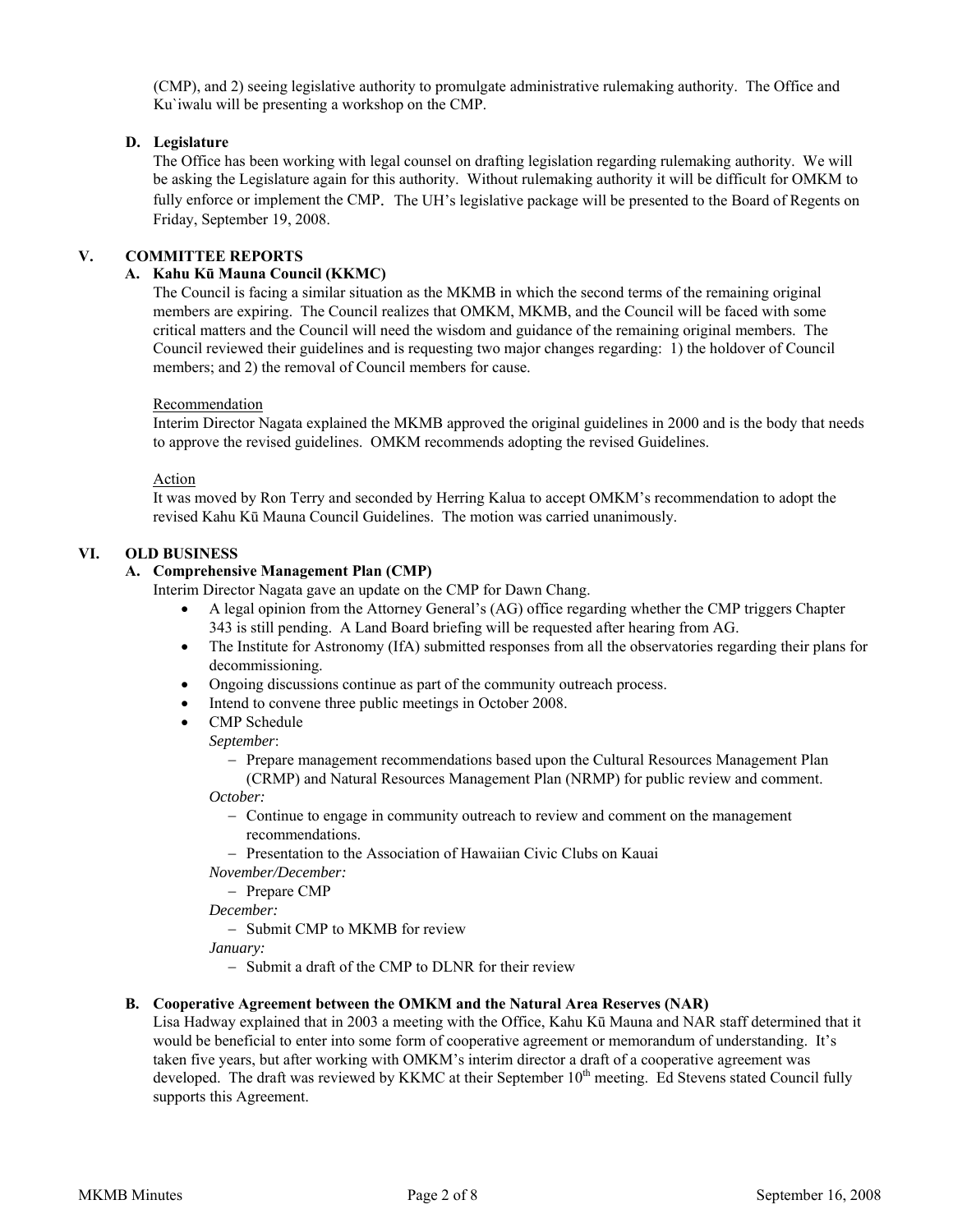The purpose of this Cooperative Agreement is to provide a framework of cooperation and coordinated action for the Mauna Kea Ice Age Natural Area Reserve. The draft of the Agreement was submitted to the NAR Commission which approved it in concept at their September 15, 2008 meeting. The Commission unanimously agreed to the general terms presented in the document and recommended approval by the Board of Land and Natural Resources (BLNR).

## Recommendation

OMKM recommends approval of the draft Cooperative Agreement in general terms, recognizing that it will go through the BLNR, and UH Counsel, and finally to the Attorney General's office for final review.

## Action

It was moved by Lisa Hadway and seconded by Herring Kalua to accept OMKM's recommendation to approve the agreement in general terms. The motion was carried unanimously.

#### Discussion

Ron Terry asked if Ms. Hadway felt this Agreement would help to implement the recommendations of the CMP. Ms Hadway replied they work with a number of watershed partnerships where they pool resources. For example, eventually they will have a Cultural Resources Management Plan similar to the Science Reserve. Hopefully, the rangers will be able to help with monitoring the NAR. If, for example, some new invasive weed showed up on the mountain, they might be able to contribute resources to manage that across boundaries. The possibilities are limitless. What this document enables us to do is to formally recognize the relationship between NAR and OMKM.

Chair Taniguchi added the preparation of the agreement was never pursued until very recently. It is an important document the Board consistently asked for in the past, but it was never executed.

#### **C. Mauna Kea Support Services (MKSS) Transfer**

Members of the sub-committee met to discuss the transfer. Members included Lisa Hadway, Jim Kennedy, Ron Koehler, Rob Pacheco, Christian Veillet, and Harry Yada.

The following points were considered by the committee:

- The Master Plan called for a timely transfer of at least some of the MKSS responsibilities to OMKM. The transfer will at last recognize and address concerns from the community.
- The transfer is anticipated to be beneficial to all those involved in tending Mauna Kea; the services provided by MKSS could eventually expand beyond their current scope.
- OMKM's mission is to take care of Mauna Kea in a holistic way. Having MKSS under its umbrella is a significant step in establishing OMKM in this role.
- The services rendered very efficiently by MKSS are key to the operation of the observatories. It is important to ensure that the transfer is as smooth as possible and that the continuity of the services is guaranteed.

#### Recommendation

The committee recommends that the transfer of MKSS from IfA's supervision to OMKM be recommended to UH System. In order to maintain the efficiency of the current MKSS structure, the committee considers that transferring the MKOSS in its entirety is preferable to a partial transfer.

The committee encourages the Board to offer to the directors of the Mauna Kea observatories the opportunity to propose a set of accompanying measures they think appropriate to ensure a smooth transfer and continuity of services currently provided by MKSS, which are paid for by the observatories (ranger program aside) and are essential to their day-to-day operations.

#### Action

It was moved by Lisa Hadway and seconded by Herring Kalua to recommend to the UH System the transfer of MKSS in its entirety from the IfA to OMKM. Together with this recommendation is the development of a working relationship with all of the directors to continue the function of the Oversight Committee. The motion was carried unanimously.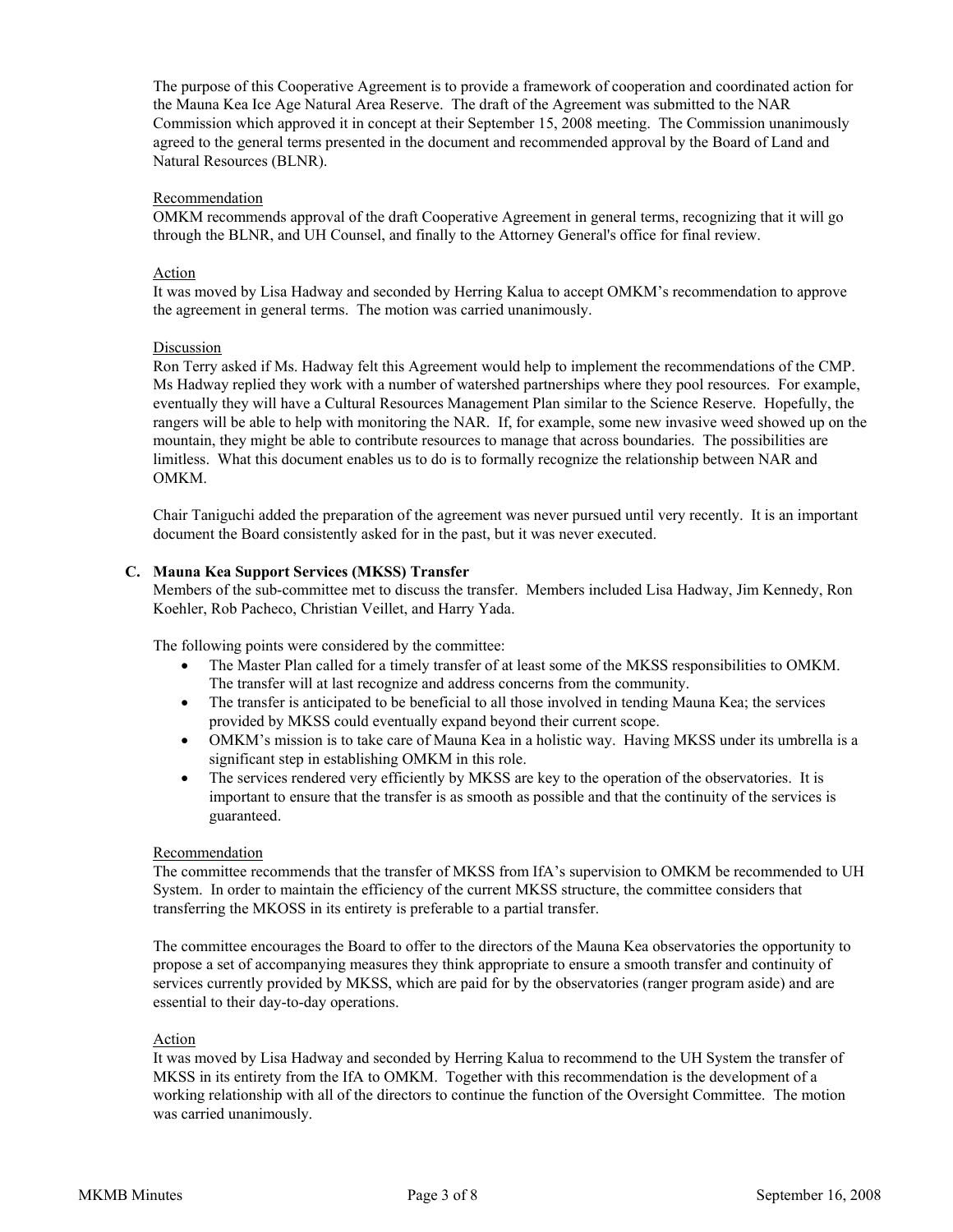## Discussion

Chair Taniguchi commented the purpose of this transfer is to allow OMKM to take the leadership role in the management of Mauna Kea, not to sever the ties with IfA. IfA will continue to have input, but they will no longer be the lead. Interim Director Nagata added there needs to be one management entity on the mountain as opposed to a several different groups.

Chair Taniguchi stated this issue was brought up in July 2003, so this is another five-year project that is finally being addressed. In the last few months we have done a lot. He thanked both the Board members and staff.

#### **D. Mauna Kea Management Board Bylaws**

Chair Taniguchi recused himself and 2nd Vice Chair Ron Terry led the discussion.

Interim Director Nagata stated the Board, Kahu Kū Mauna, and the Office were facing some major challenges- the CMP, potential TMT project, and the potential Pan-STARRS project. Review of these projects requires board members who have a good, solid background of OMKM's and the Board's roles and responsibilities as well as a thorough knowledge and understanding of the issues. The Board has reached a point where there is only one remaining Board member with the institutional knowledge and experience. The Chancellor was concerned about losing this institutional knowledge at a time when the Board will be reviewing matters that will impact the future of the Office. For these reasons it is requested that a change be made to the bylaws to allow for longer terms.

Ms. Hadway recommended changing the total term from 8 years to 12 years.

#### Action

It was moved by Lisa Hadway and seconded by Herring Kalua to adopt the proposed changes to the MKMB bylaws. The motion was carried unanimously

## **VII. NEW BUSINESS**

## **A. Minor Project Classification for IfA's Request to Replace the Existing Canada-France-Hawaii Telescope (CFHT) Weather Tower with a Combined Atmospheric Monitor and Weather Station**

The IfA, on behalf of CFHT and Keck Observatory, is proposing to remove the existing weather tower between the CFHT and Gemini observatories and replace it with a new one that would house an atmospheric monitor and weather station.

IfA proposes to replace the existing 40-foot high tower with 31-foot tower. The replacement tower will have a platform that will house instruments that measure atmospheric turbulence and image quality, as well as traditional weather instruments. The tower will be placed on the existing concrete slab. There will be no excavation or ground-disturbing activities.

#### **Recommendation**

Because this is going to be a replacement of an existing structure with a new one, OMKM is requesting that this project be classified a Minor Project and submit this project for additional discussions with the applicant to consider possible alternatives to the design.

OMKM is proposing that MKMB recommend to the President that this project be classified a Minor Project. MKMB's recommendation that the project be classified a Minor Project does not mean nor imply that MKMB is recommending approval of the project. Classifying a project initiates the review process and based on the results of the review, the MKMB will make a recommendation to approve or not approve a project.

#### Action

It was moved by Herring Kalua and seconded by Ron Terry to accept OMKM's recommendation to classify this project a Minor Project thus initiating the Master Plan project review process. The motion was carried unanimously. Christian Veillet recused himself from voting.

#### Discussions

Dr. Terry inquired if this was discussed with DLNR's Office of Conservation and Coastal Lands. Interim Director replied no because the review process has not begun and we do not know exactly what this will look like. It could change from the original proposal.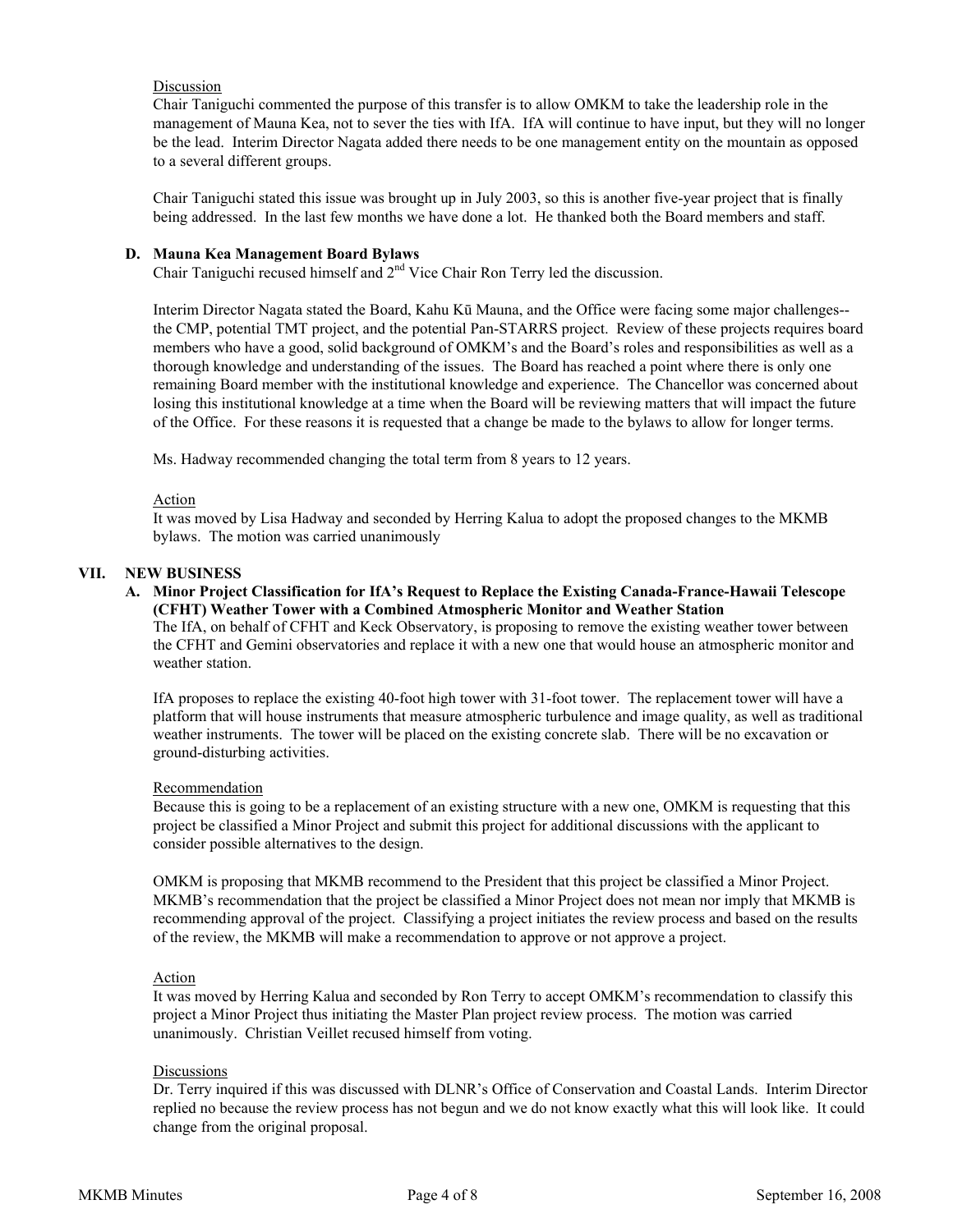Christian Veillet explained the development of this proposal was a common effort among the observatories. It is not specific to CFHT, even though it will replace the CFHT weather tower. The data will be used by several of the observatories on the mountain.

## **B. Gemini Observatory's Request to Install an Above Ground Diesel Storage Tank**

 Gemini Observatory is seeking approval to install an above ground diesel storage tank next to its support building. The purpose is to increase the runtime of their emergency generator.

#### Background

- The current storage tank, which is located inside the support building, has only a 180-gallon capacity tank. This current capacity can only provide about 16 hours of emergency runtime.
- Gemini needs to increase the run time of its emergency generator from 16 to 72 hours to allow and prepare for emergencies. In the event electricity is shut off for over 3-4 days and personnel cannot access their facility, it requires up to two weeks for some instruments to be brought back into operation. Following the earthquake in 2006 Gemini lost power for more then 16 hrs and some of their science instruments lost cooling and it took two weeks to restart the instruments. In addition the summit experiences bad winter storms a few times a year that prevents access to the facility.

#### Kahu Kū Mauna Council

Kahu Kū Mauna Council reviewed the project and has the following concerns:

- 1. What are the safety measures for the pipes? For example, if there were another earthquake, what would prevent a spill or leak from the pipes if they should be damaged in the quake? Similarly, will there be insulation on the pipes to prevent the pipes from freezing and breaking during the winter season? What protocols do they have to mitigate any spills?
- 2. They are concerned about the large quantity (1,000 gallons) of diesel that will be transported up the mountain and the potential for spills along the way.
- 3. The Council would like to know how often the generator is used for emergency purposes and the potential that the generator might be used for more than three days.

#### Recommendation

Based on these concerns, OMKM is recommending that MKMB classify this as a Minor Project and subject it to additional review. OMKM is also requesting that Gemini to consider other alternatives, do an analysis of the number of times their facility has been closed for more than three days, how often they refuel their current diesel tank, and how many gallons of diesel they refuel each time. The additional information will be considered during the review process.

## Action

 It was moved by Herring Kalua and seconded by Lisa Hadway to accept OMKM's recommendation and classify this a Minor Project subject to additional review; request Gemini consider mitigation measures, as well as alternatives. The motion was carried unanimously.

#### **Discussions**

Mr. Stevens asked why Gemini needs 72 hours of run time. A 500-gallon tank, although still a concern, should give about 55 hours of run time. Is this going to set a precedent? Will there be more of these? What assurances that safety measures are adequate? He did not see any provisions as to how the plumbing can be protected from accidental damage. To have a 1,000- or 500-gallon tank spill on the summit would be unthinkable. More information is needed to mitigate these concerns. Mr. Stevens also asked if this unit meets county code.

Dr. Terry asked if an independent engineering study would be useful. Mr. Stevens did not think a study would be useful. The issue was the need for such a large capacity storage tank. Arthur Hoke observed astronomy is always looking at what is in their best interest and we are looking at what is in the mountain's best interest. Observatories need to take an approach from the perspective of what is in the best interest of the mountain.

Ms. Hadway had similar concerns as Kahu Kū Mauna. Several concerns were raised when this proposal was discussed with a Department of Forestry and Wildlife operations person, including: 1) how fast would they go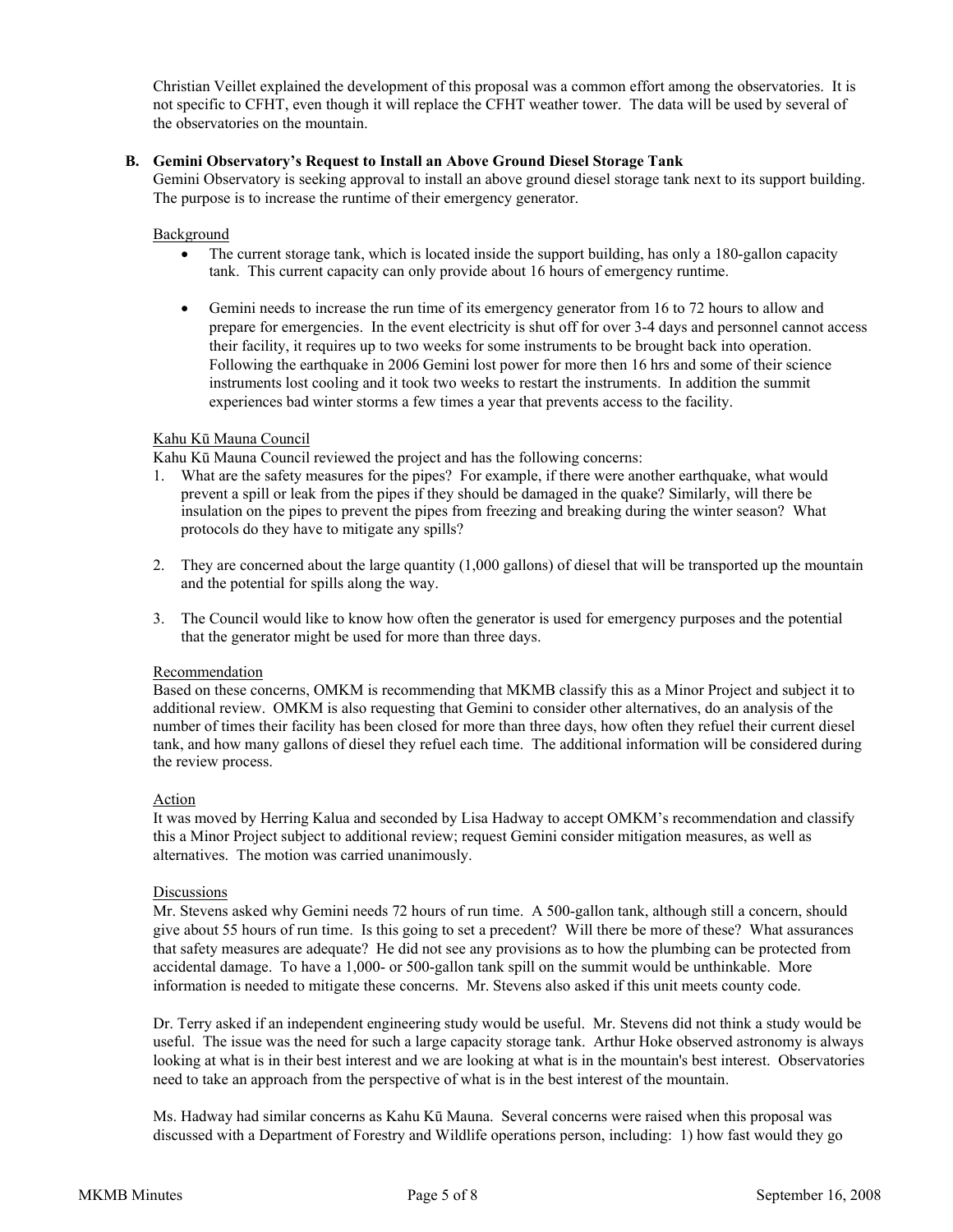through a 1,000 gallons; 2) will the diesel be sitting in the tank for a long period of time, if so condensation can occur; 3) algae that can grow in diesel. Further they will probably need to pump the tank out raising the potential of spills and there is the issue of the truck filled with diesel driving up and down the mountain. In addition to mitigation measures they should look at energy alternatives, e.g., liquid propane, wind or solar.

Herring Kalua felt procedures have been modernized in building these types of tanks. There are measures to prevent spills and fires. He also stated drivers of diesel tanks are highly qualified. It was suggested that Gemini address the various concerns expressed over this project. The tank will need to be inspected often to ensure there are no safety violations. He is not opposed to this proposal, provided Gemini addresses the concerns..

Nelson Ho commented that the discussion should also include the total volume on the summit and the need to check in with the Fire Department and County Department of Public Works. He also wanted the Environment Committee to review this proposal. He was in favor of looking at alternatives. Dr. Terry agreed that this should be reviewed by the Environment Committee

Mr. Hoke suggested consulting with Hawaii Electric Light Company regarding the possibility of some kind of backup system at a lower elevation that could be used by everybody and get rid of the diesel on the summit. Harry Yada suggested coordinating a refueling schedule to reduce the number of trips up to the mountain.

Chaz Cavedoni, an engineer at Gemini appreciated everyone's comments. Gemini will go back and consider various options, possible mitigations and, possible amendments to the proposal.

#### **C. Major Project Classification for the Thirty-Meter Telescope (TMT) Project**

This item of the agenda was moved up and at 10:30 a.m. Dr. Chameau, President of Caltech; and Dr. Yang, Chairman of the Board for the TMT Project and Chancellor of University of California Santa Barbara joined the meeting via videoconference.

#### Background

TMT has narrowed their choices to Hawaii and Chile as two potential sites for their telescope project. They have not yet made their decision on whether to come to Hawaii or Chile. In order for them to make their decision, they need to do an environmental study here in Hawaii. They have nearly completed their environmental assessment for Chile and are now preparing their environmental assessment for Hawaii.

Part of that process is that they need to come up with a design to assess the impact of their telescope. An informational meeting was held with the TMT design group and members of OMKM, MKMB, and Kahu Kū Mauna to learn about TMT's description of their project and to give us an idea of their scope so that we could bring it to the Board to begin a project review process.

Interim Director Nagata emphasized TMT has not made a decision to come to Hawaii. This is part of the process in their decision-making, and it will also help the Office and the MKMB in their review of this project.

#### Project Scope

The TMT project indicated it will need space for the following:

| The TIME project indicated it will need space for the following. |                                                                                                                   |  |
|------------------------------------------------------------------|-------------------------------------------------------------------------------------------------------------------|--|
| Telescope:                                                       | Interior radius of the dome facility is 29 meters                                                                 |  |
| Mirror coating facility:                                         | to clean and recoat the mirror segments                                                                           |  |
| Lab $&$ shop space:                                              | to house the computer room, engineering and electronics lab, mechanical<br>shop, and shipping and receiving areas |  |
| Administration:<br>Visitor/Public access:                        | to house a lobby, offices, control room, lunchroom                                                                |  |
|                                                                  | to house a visitor lobby and restroom                                                                             |  |

 It is anticipated the facilities will be housed in three buildings: a telescope enclosure, summit facility, and utility building. Infrastructure requirements include a road, parking/construction staging area, utility hookups and crane and equipment access around the telescope building.

#### Project Site

Following the Master Plan guide for the siting of the next generation large telescope, the TMT is looking at the northern plateau as a potential site. Being that this is a vast area, four sites were identified as potential sites. These sites have been surveyed and do not include any historic archaeological sites.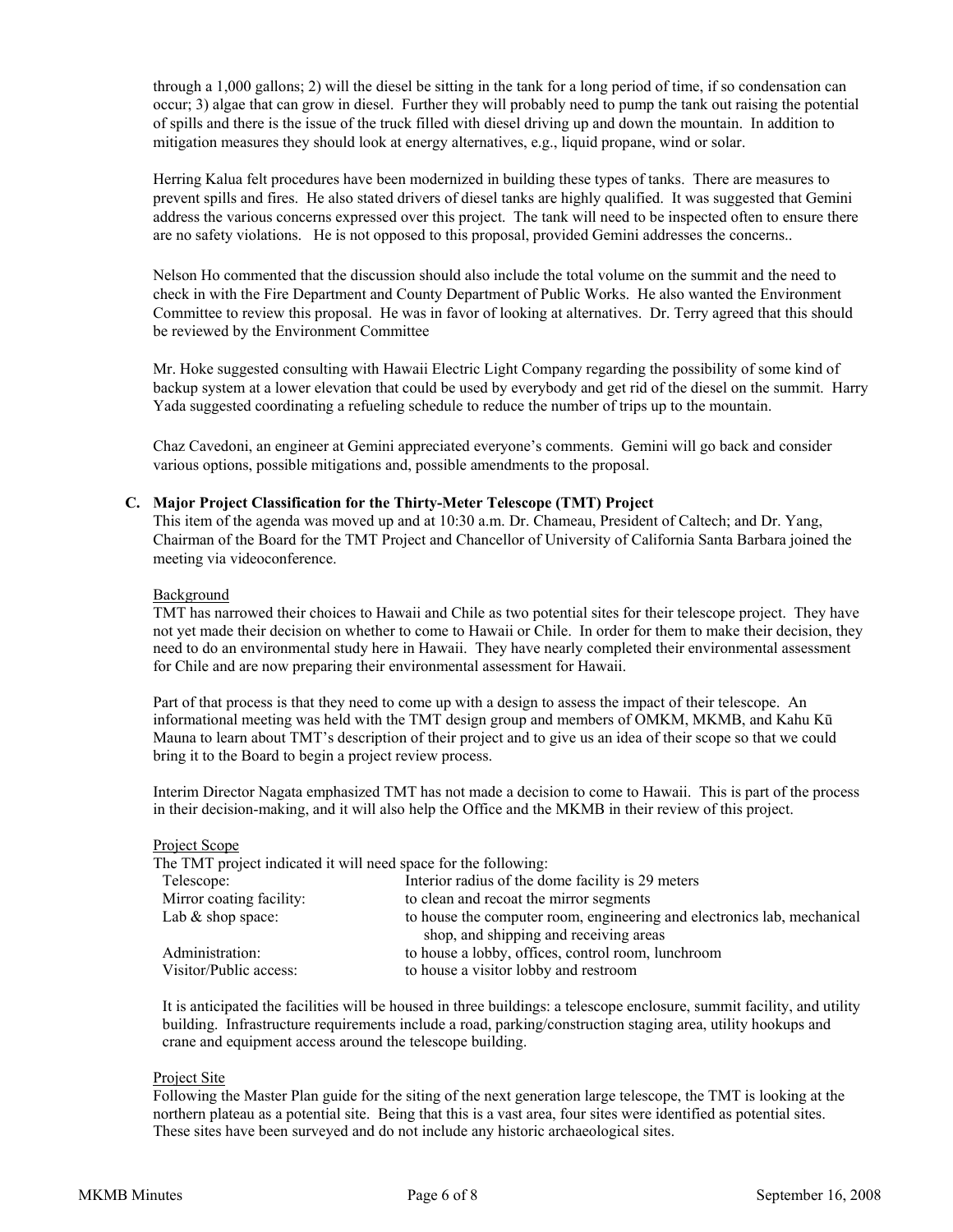OMKM believes this project falls under the Major Project classification. Similar to the process for Minor Projects, the Master Plan states the MKMB will make an initial determination of the Major/Minor Project classification for the President who makes the final determination. Major Projects must go through a rigorous review process that involves representatives from the MKMB, Kahu Ku Mauna Council, OMKM, project applicant's design team, and community based Design Review Committee (DRC). Members of the DRC are appointed by the University of Hawai`i at Hilo Chancellor.

## Recommendation

OMKM is proposing that MKMB recommend to the President that this project be classified a Major project thus initiating the Master Plan Major Project review process. MKMB's recommendation that the project be classified a Major Project does not mean nor imply that MKMB is recommending approval of the project. Classifying a project initiates the review process. The results of the review will be considered when MKMB makes a recommendation to approve or not approve a project.

#### Action

 It was moved by Ron Terry and seconded by Herring Kalua to accept OMKM's recommendation to classify this project a Major Project and initiate the Master Plan's Major Project review process. MKMB's recommendation does not mean nor imply that MKMB is recommending approval of the project. The motion was carried unanimously.

#### **Discussion**

 Dr. Terry recommended posting the project review process flow chart on the Office's website. It would help the public understand and follow the project review process.

Both Dr. Chameau and Dr. Yang thanked the Board for allowing them to participate via videoconference. They have made six trips to the island of Hawaii.During each trip they have met people in the community. They felt it was extremely important to introduce themselves personally out of respect to the community and to listen and hear all of the questions and concerns about Mauna Kea. They learned how special Mauna Kea is. They have heard and understand the absolute importance of a paradigm change. They appreciate the role of the community-based Mauna Kea Management Board in providing advice to the Office of Mauna Kea Management and to Chancellor Rose Tseng of UH Hilo. They also appreciate and commit to the public process for evaluating projects such as this one. They appreciate and respect the community's concerns, and would like to engage openly and sincerely with the community. They must work on the success of the paradigm change to earn the support to allow them to come. If they decide to come to Hawaii, it is their desire to be not only a good neighbor and a partner with the island community, but also an integral part of this proud community. They are here to ask for permission and understanding as they go through this process. They look forward to continued dialogue and serious discussion as they continue to learn from various groups and individual Hawaiian community members about Mauna Kea.

 For the future of astronomy on the mountain and how the TMT could be a part of that future, we need a new way, a paradigm change that is respectful and beneficial to all. It is extremely important to all of us that the 30-meter telescope will be able to make a contribution not only to the exploration of science, but also to the connection of science with humanity, culture, language, religion, environmental sustainability, and education, especially the education of future generations of children in Hawaii.

 Dr. Chameau added they want to do good science, but they also want to make sure the local community will benefit from having such a facility on the island. They know that they can help support education, local culture, and be a strong supporter of the local community. They also feel it is important for the leadership to be on Hawaii Island, and he and Dr. Yang have been extremely impressed by the involvement of Chancellor Rose Tseng.

Dr. Terry noticed an article in the newspaper that the TMT Environment Impact Statement Preparation Notice (EISPN) had been delayed and which also delayed some public involvement. Is there an updated schedule on these two items? Dr. Yang replied the schedule is constantly being revised because we are very, very sensitive to doing the process right. It looks like we are scheduling about seven scoping meetings in the middle of October.